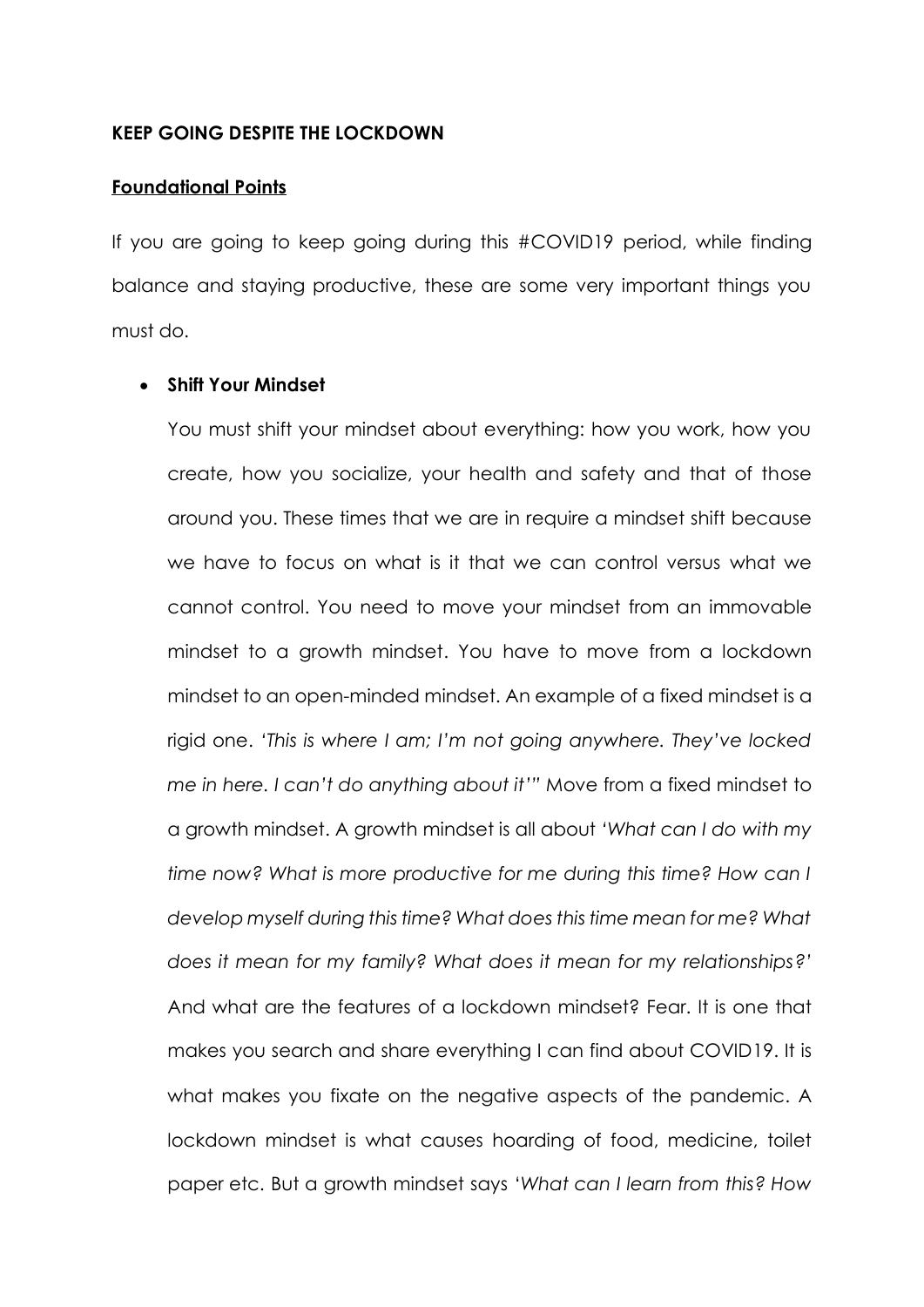*can I make a schedule for myself on how I use my time?*'. A growth mindset says, '*I recognize that everyone is doing their best and they are facing extremely complicated situations.'* An open mindset says, '*You know what? I'm living in the now, I'm focused on what is happening in the now. I'm not waiting for anyone to come and make my life better. I am appreciative and grateful at this point in time and this is what I use my time to do'.*

## • **Focus on What You Can Control vs What You Can't**

You must learn to focus on the things you can control e.g. your time, your attitude, your kindness, the amount of news you consume, how you eat; and place less focus on the things you can't control e.g. the lockdown, Government regulations, the spread of the virus, the actions of others, how long the pandemic will last or how much toilet paper is left in the store. If you can't control it, stop spending energy and mind space on it. Stop spending so much social media time propagating what you cannot control. Focus your energy and productivity on what it is that you can control and start to build meaning out of those things.

### • **Unleash Your Inner Giant**

Unleashing your inner giant means taking stock of your strengths a.k.a. your superpowers and using them to serve yourself and others in this situation. By serving others with your strengths, you build resilience. How do you focus your mind to use your strengths to help others?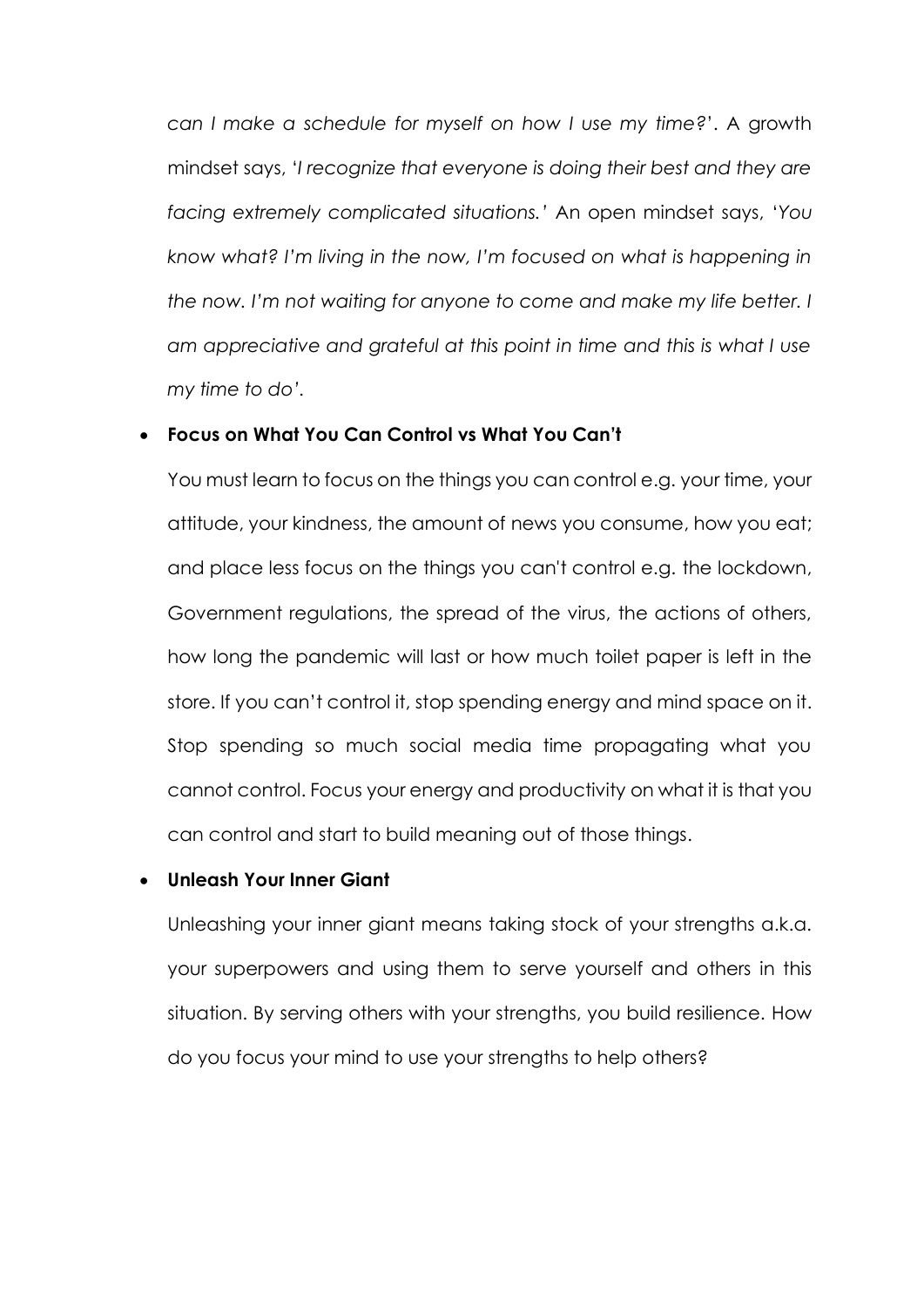For example, if you're a great listener or people say you give good advice and have the gift of wisdom, perhaps you should be checking up on people who are alone in this time and being there for them.

# **FINDING THE BALANCE**

The first aspect of Finding the Balance is the things you do to **Keep Your Emotional and Physical Well-being in Check**. How can you do this?

- **Find Time to Be Calm.** It's crucial to find time to meditate, to reassure yourself, and to affirm those things that are right. This helps you focus on the things that are important to your well-being and to your productivity. You can do this through yoga, or by just having a quiet moment to yourself. This is a time to have a personal "audit" – being prayerful, being introspective, reflecting on life, family, and work; and how you can move forward. You cannot do that with noise. You can only do that in the calm of your soul. That's why it's important to find time to be calm, to meditate, and to affirm what is right for your life at this point.
- **Exercise! Work Out!** Some people say, "*exercise is not for me*". Exercise is for everybody. If you don't like lifting weights or 'gyming', then dance. There are so many Instagram handles that are really just about dancing as exercise. If you click the hashtag dance on Instagram, I'm sure that you can find something. But by all means, physical activity is important because it gets you going. It helps your stamina and your mind. Take walks outside even though you may not necessarily be able to go so far because you're in a lockdown situation.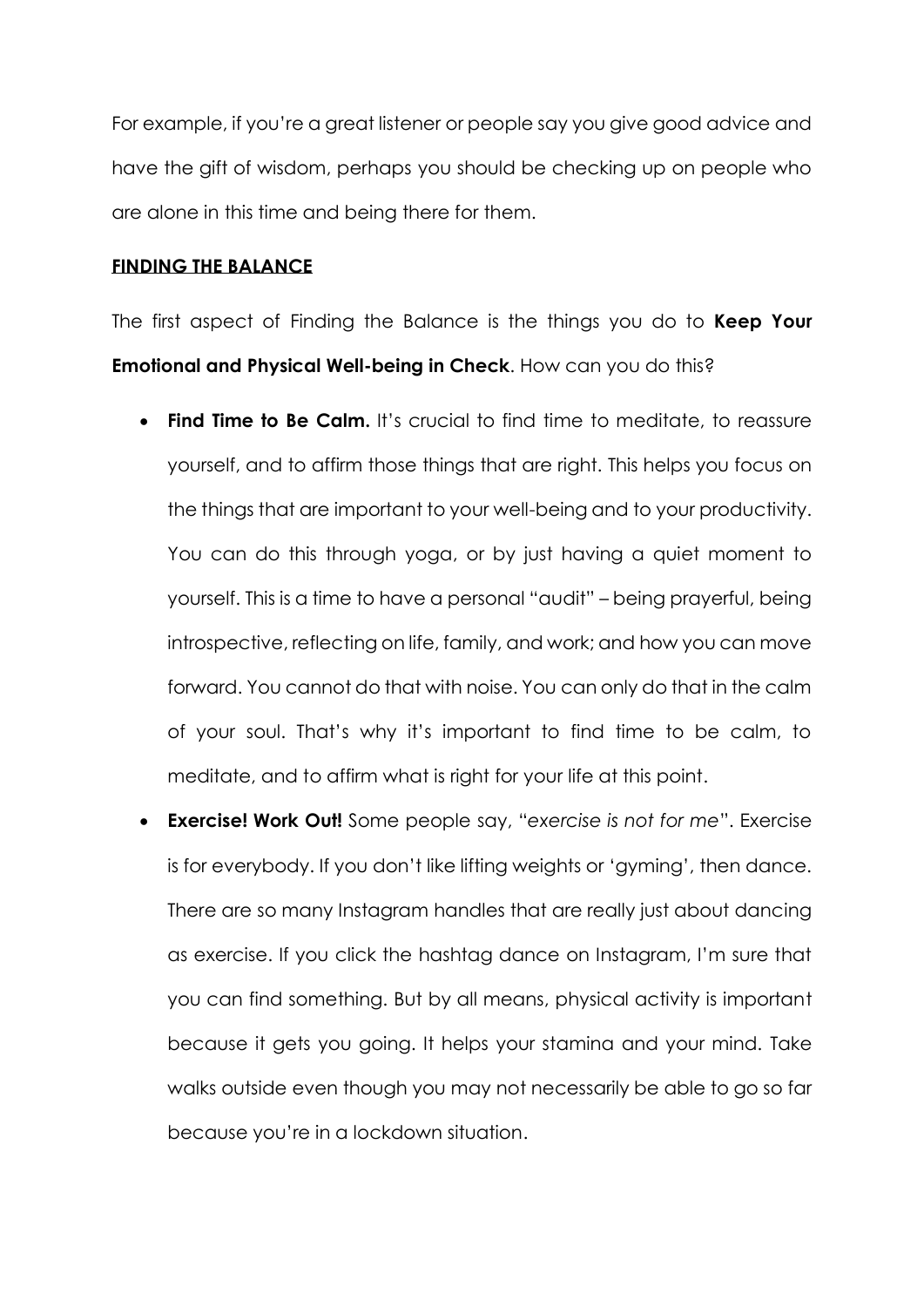• **Ask for Help.** Wherever you find yourself, whatever position you find yourself, there must be someone that can help. There must be somebody that is within reach and if they necessarily cannot help, they might be a resource to somebody. A coach is always a good resource. A coach gets you from point A to point B. A mentor is always a good resource and usually, where they cannot help because they are not experts, then it's important to be able to ask them perhaps they can link you to others. But please, do not wallow in your own depression. Do not wallow in your own issue, no. Whatever it is that you need to do, you should be able to ask for help. Even the good book says ask, seek, knock – that is the acronym ASK – you cannot do too much of that. Especially if you're in a real dire situation emotionally, please reach out for help and ask.

The second aspect of Finding the Balance is **Staying Connected.** How do you do that?

- **Have Meaningful Conversations**. Don't waste time on unnecessary gist. In fact, avoid time wasters and avoid time wasting at this point in time. If you're going to gist, let it be meaningful and beneficial to you in some way.
- **Call Someone Who is Alone.** This is the time to reach out to somebody who is lonely, lives alone or someone who might have people around them, but be going through stuff. Try to identify five to ten people who you can call. Don't keep your strength and warmth to yourself; share it with others.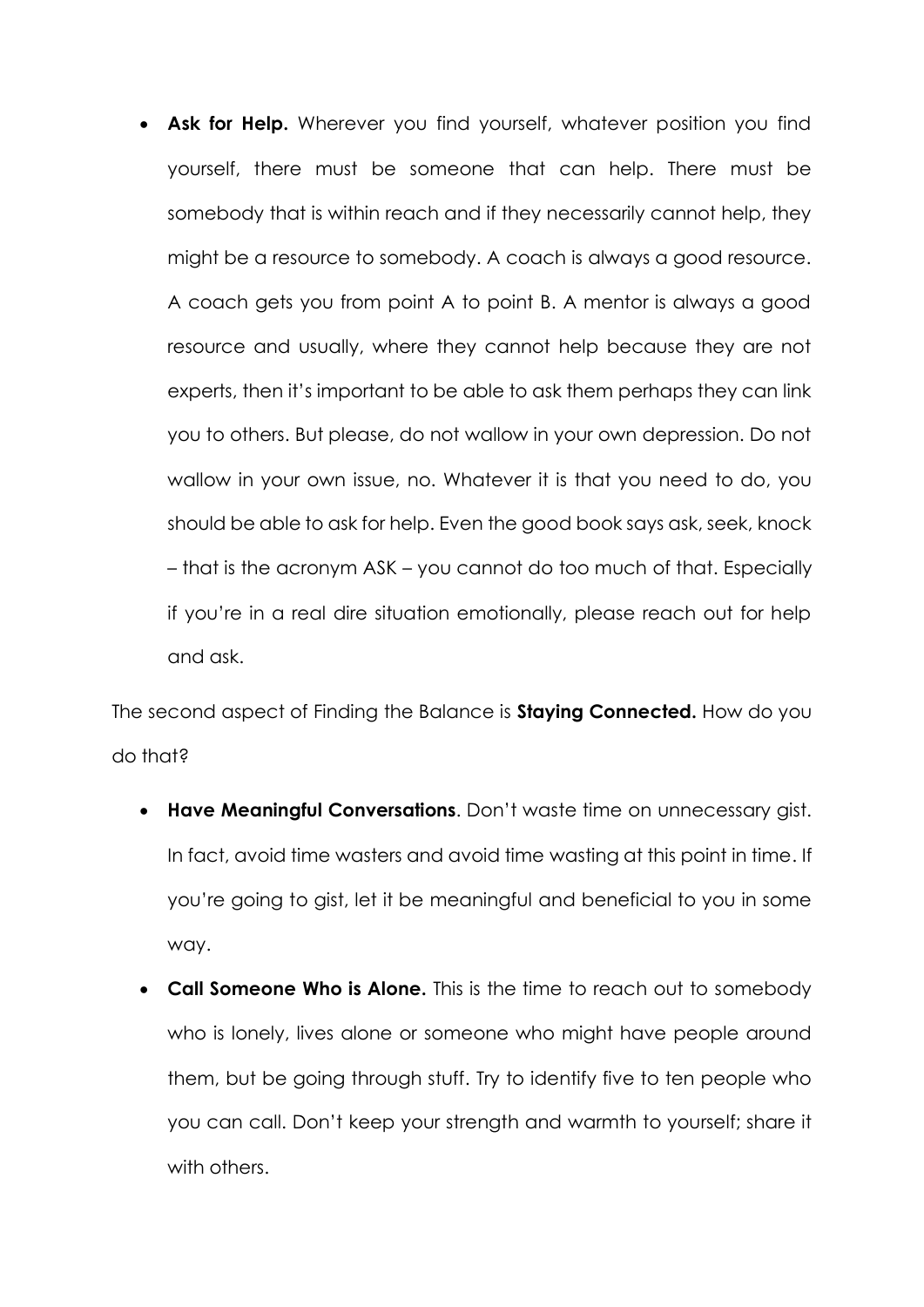- **Grow as a Family Unit**. What games can you play as a family? Can you see a movie on TV together as a family? Can you come together as a family to talk? This is a time to bond as a family unit. It could be something that may have been an issue in the family, and this is a time to talk about it. If you don't have kids that are old enough to really have those discussions, then you can stick with games and other fun activities. This is the time to be alone with them and give yourself to them especially if they don't see enough of you.
- **Engage in E-Socializing.** If we are going to stay connected, then we have to learn to use virtual tools more. We have to learn to use Zoom and Google Hangout. Some people are having parties, having cocktail hour, joining dance clubs, all online. Don't put your social life on hold waiting for the end of social distancing. Hang out with your friends now. Have drinks with them, have tea with them, form communities.
- **Assess the Quality of Your Relationship.** Honestly, this is the time to cleanse your relationships. This is the time to take a second look at your relationships. Who is draining you? Who is adding to you? Is this the time to rearrange the time that you spend on certain relationships? **[In this](https://youtu.be/bc8o4KuThBE)  [video](https://youtu.be/bc8o4KuThBE)**, Bishop T. D. Jakes talks about being able to identify your comrades, your constituents and your confidants. And he describes each of these people in our lives. You won't have too many confidants – usually they're maybe two or three in your life. But then, know who your comrades are and who your constituents are. Also, don't throw networking away because you can't see people physically. This is a time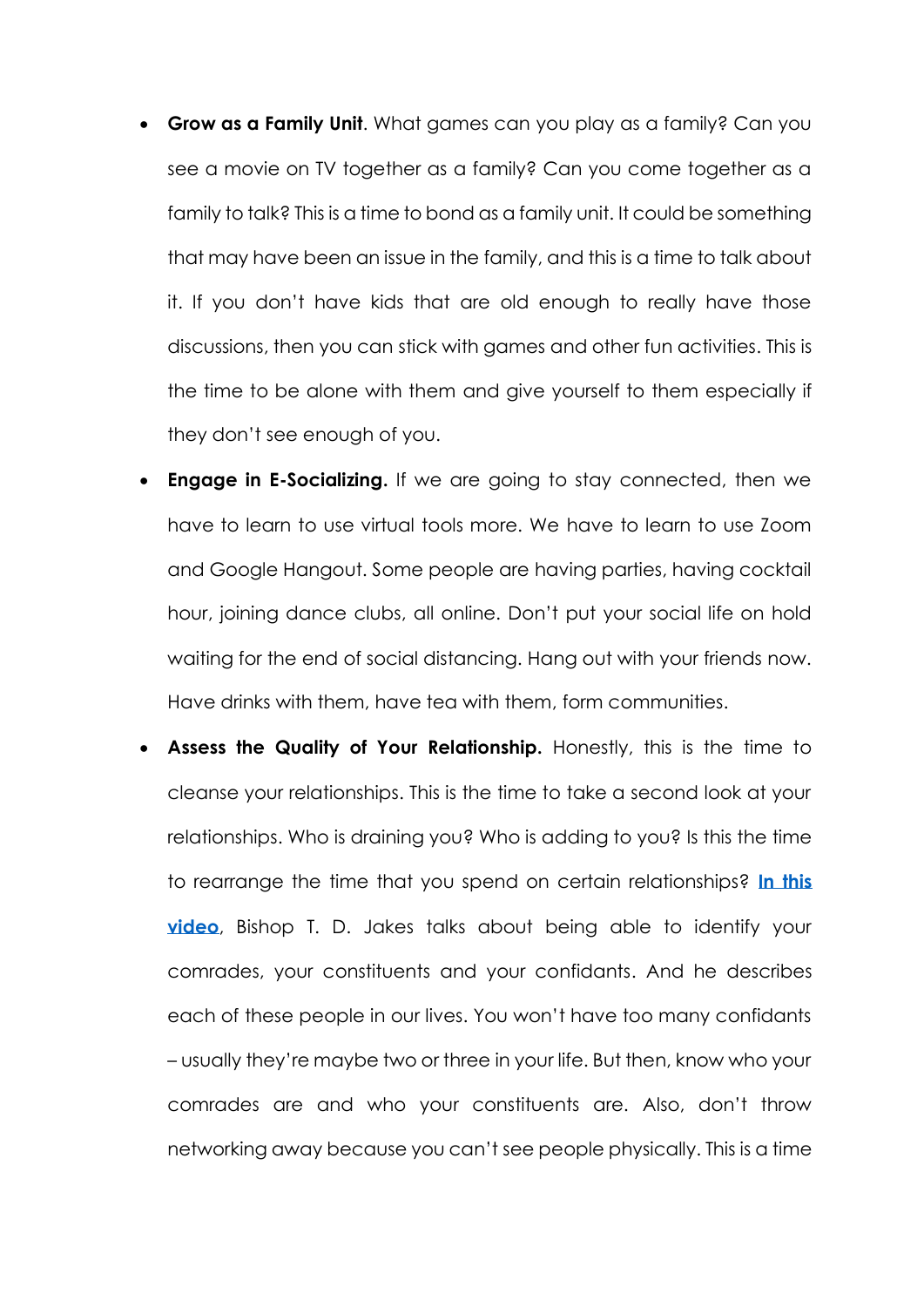to identify your mentor, your allies and your sponsors. Those people that can speak for you where you cannot speak for yourself. Are you investing in those relationships? This is the time to identify your cheerleaders or who those need to be a cheerleader to, who you need to encourage and coach. This is a time to also seek out your coaches who can get you from point A to point B. These all require an open mind and a shift in mindset. It also requires reflection and prayer.

### **STAYING PRODUCTIVE**

The first aspect of staying productive is **Managing Yourself and Your Rhythm.**  This requires maturity as much as it requires discipline. How can you do that?

- **Plan, Commit, Execute**. It's important to plan if you want to get the best out of yourself. You cannot necessarily plan every single thing, but you can at least plan your work schedule. You can plan what you want to spend time on. The correct flow is Plan your to-do list, commit to those tasks, go ahead and execute them.
- **Seek and Clarify Expectations**. Seek and clarify expectations for your work and for those of you who are managing others, do the same for your teams – for those that work with you. This helps you avoid duplication; unnecessary pressure and firefighting. Everybody is clear from the get-go. Communicate the expectations as well – don't leave anybody guessing. Where you might even need to go back to the drawing board, by all means, do that! So that you can avoid any form of pressure and frustration.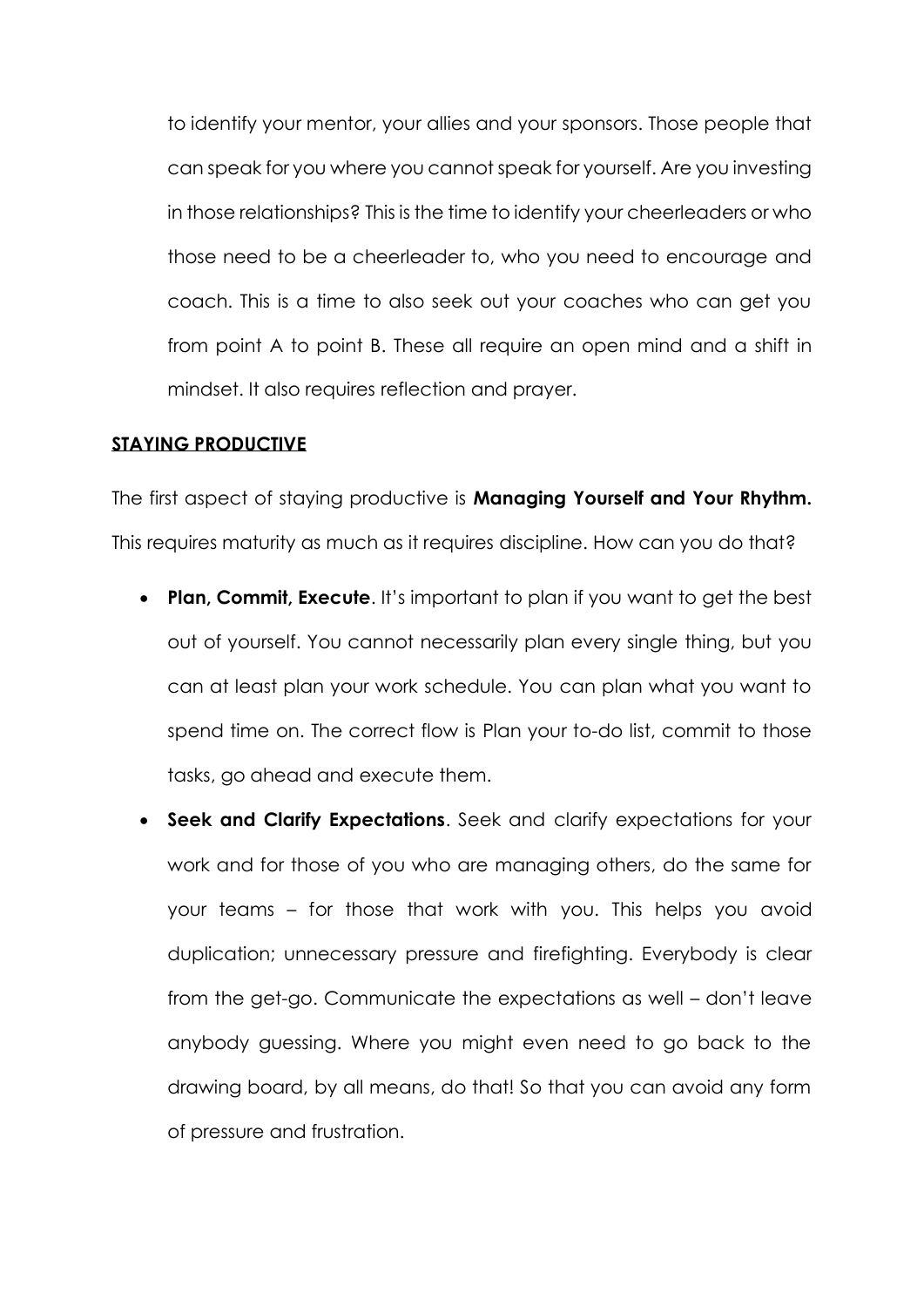• **Integrate Work and Life into Your Calendar.** Work means your daily work - what is it that you're doing for your income or how you are getting busy. Life means anything that is not necessarily work related – your family, your hobbies, your other job – some of us have portfolio careers. We are doing two things, three things at the same time. Integrate your work and your life; one should not suffer for the other. Also make sure to integrate into your calendar one thing that you look forward to doing daily. For me, I'm watching Game of Thrones, I never watched it, you know, and I look forward to it after such a long day of work. For some people, it's a book or that down time that they spend with their family or conversations with their friends. It may not be every day, maybe two or three times a week. But by all means, identify that one thing that you look forward to doing and put it in your calendar too. It is so important. Why? Because it gets you going. It gets you looking forward to something the next day. It gets you focused and looking forward to life!

The first aspect of staying productive is **Managing Others and Working Remotely**. How do you do this?

• **Stay Informed and Educated** – This means that you find trusted resources in these times. Don't give yourself over to social media where news is from all over the place. Find your trusted source and the official guidelines and stick to that. Otherwise, it could become very unbearable. I'm not saying to bury your head in the sand, but to be selective of what information you consume.